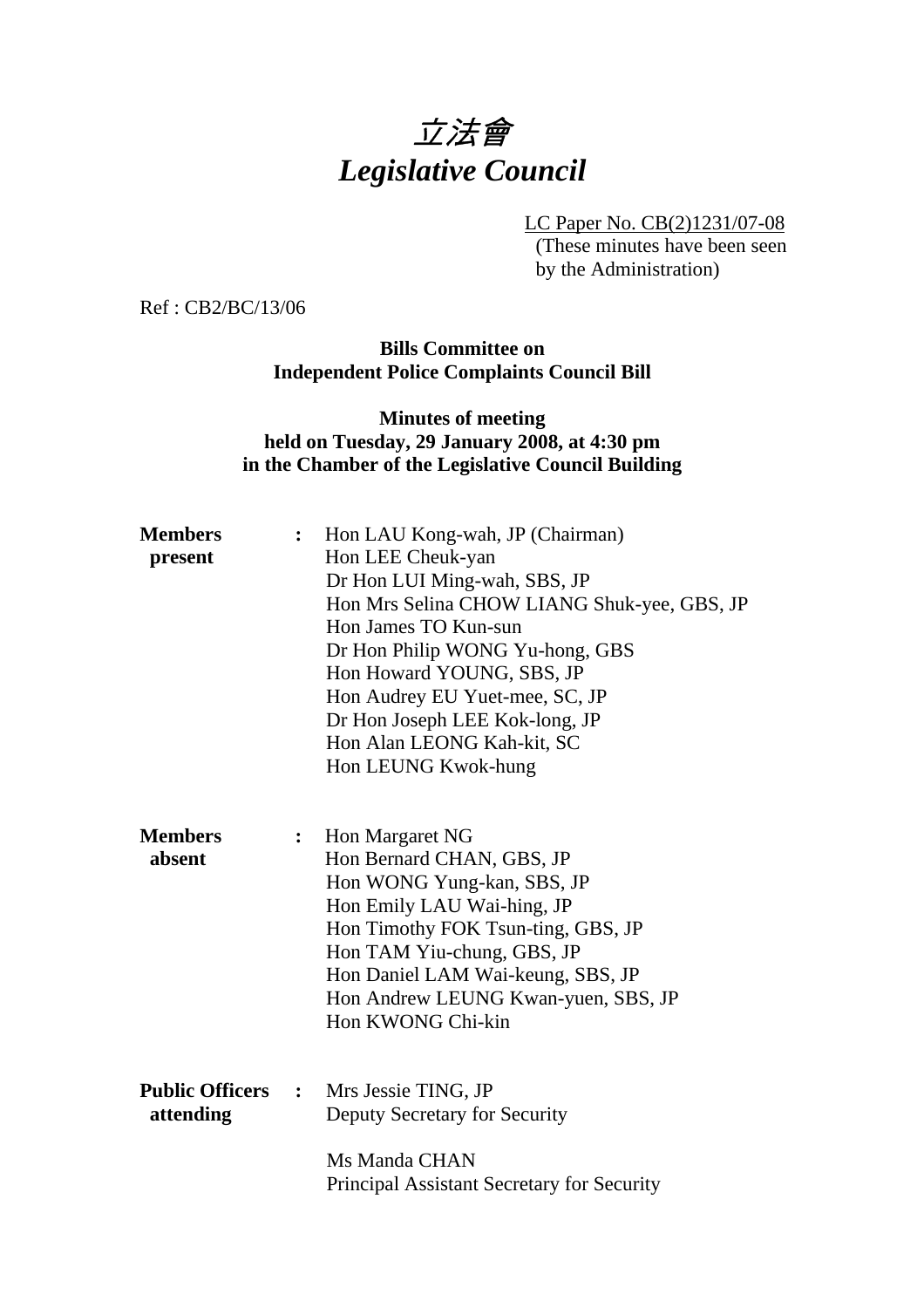|                               |                | Ms Jane LEE<br><b>Assistant Secretary for Security</b>                             |
|-------------------------------|----------------|------------------------------------------------------------------------------------|
|                               |                | Mr MA Wai-luk<br><b>Assistant Commissioner of Police (Service Quality</b><br>Wing) |
|                               |                | Ms WONG Ching-han<br>Senior Inspector of Police                                    |
|                               |                | Ms Fanny IP<br><b>Senior Assistant Law Draftsman</b>                               |
|                               |                | Ms Lonnie NG<br><b>Senior Government Counsel</b>                                   |
| <b>Clerk</b> in<br>attendance | $\ddot{\cdot}$ | <b>Mrs Sharon TONG</b><br>Chief Council Secretary (2)1                             |
| <b>Staff</b> in<br>attendance | :              | Mr LEE Yu-sung<br>Senior Assistant Legal Adviser 1                                 |
|                               |                | Mr Raymond LAM<br>Senior Council Secretary (2)5                                    |
|                               |                | Ms Camy YOONG<br>Clerical Assistant (2)1                                           |

## **I. Meeting with the Administration**

1. The Bills Committee deliberated (index of proceedings attached at **Annex**).

- 2. The Bills Committee requested the Administration
	- (a) To reconsider the views of the Independent Police Complaints Council (IPCC) regarding full and unrestricted access to information, or otherwise to consider setting out in the Bill the circumstances under which the Commissioner of Police (CP) might refuse IPCC's request for information subject to legal professional privilege (LPP) that related to a reportable complaint, and/or to provide for the Secretary for Security or the Chief Secretary for Administration to determine whether IPCC's request for information subject to LPP should be acceded to;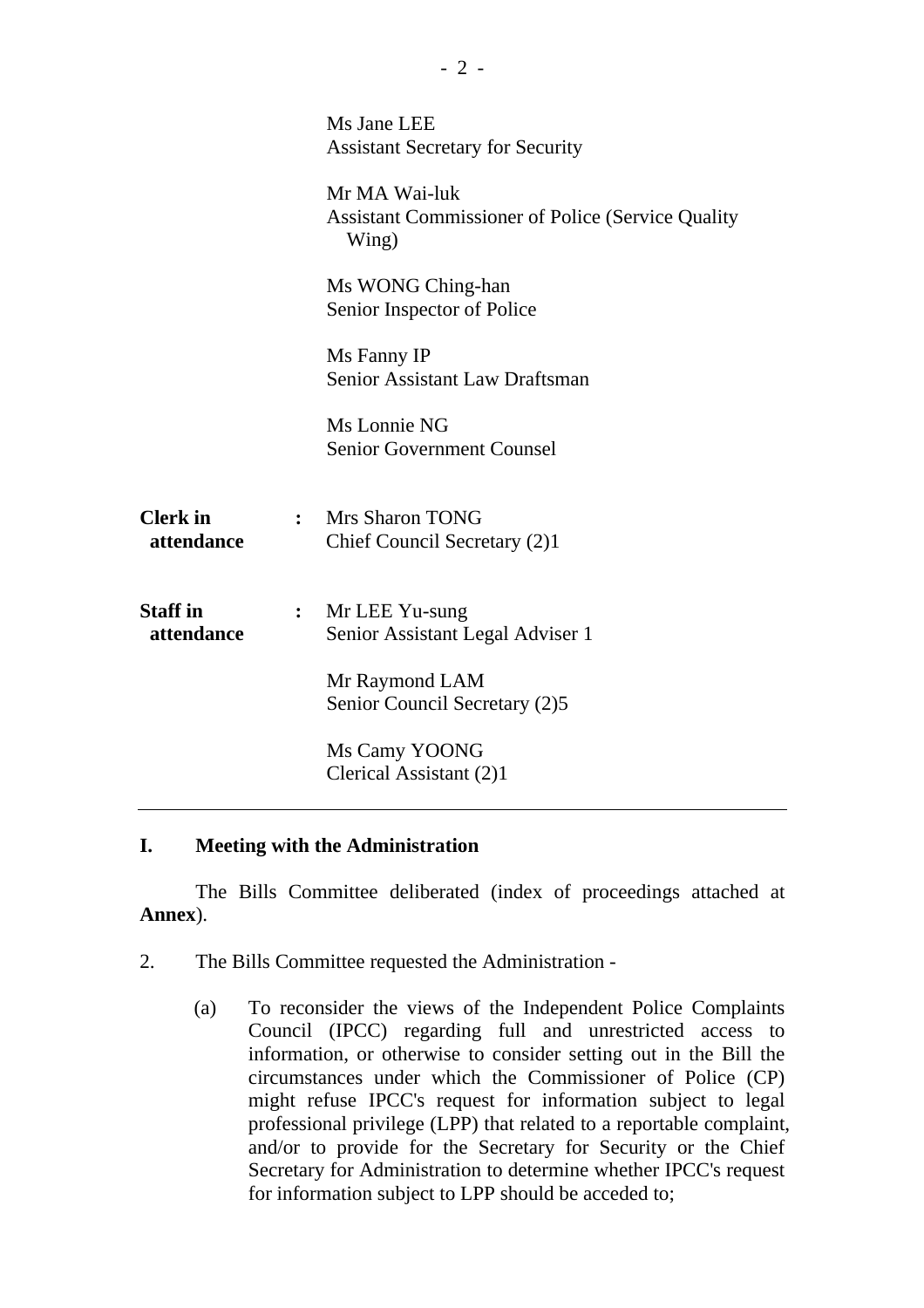- (b) to consider setting out in clearer terms the circumstances under which CP might refuse to comply with the requirements of IPCC under clause 27;
- (c) to reconsider adding an express provision in the Bill to require CP to submit amended investigation reports and supplementary investigation reports to IPCC;
- (d) to provide information on provisions in local legislation concerning the submission of reports by statutory bodies to the Chief Executive (CE) and the requirement, if any, that CE should respond to such reports;
- (e) to consider amending clause 22 to empower IPCC to require CP to inform a complainant how the complaint concerned had been followed up, the outcome of investigation as well as the basis on which the relevant conclusion was drawn:
- (f) to provide a comparison between the Bill and the Personal Data (Privacy) Ordinance (Cap. 486) (PD(P)O) in respect of the power to delegate some of the functions of IPCC or the Privacy Commissioner for Personal Data to technical and professional persons engaged by it or him;
- (g) to reconsider adding a provision similar to that in PD(P)O to provide for IPCC to delegate some of its functions to a technical or professional person whose service was engaged by IPCC under clause 5(3); and
- (h) to advise whether and how Legislative Council Members could make enquiries or comments about cases included in the general statistics on the complaints handled in the year but not in the cases of interest in the annual report of IPCC.

## **II. Date of next meeting**

3. The Bills Committee noted that the next meeting had been scheduled for 21 February 2008 at 10:45 am to continue discussion with the Administration.

4. The meeting ended at 6:40 pm.

Council Business Division 2 Legislative Council Secretariat 28 February 2008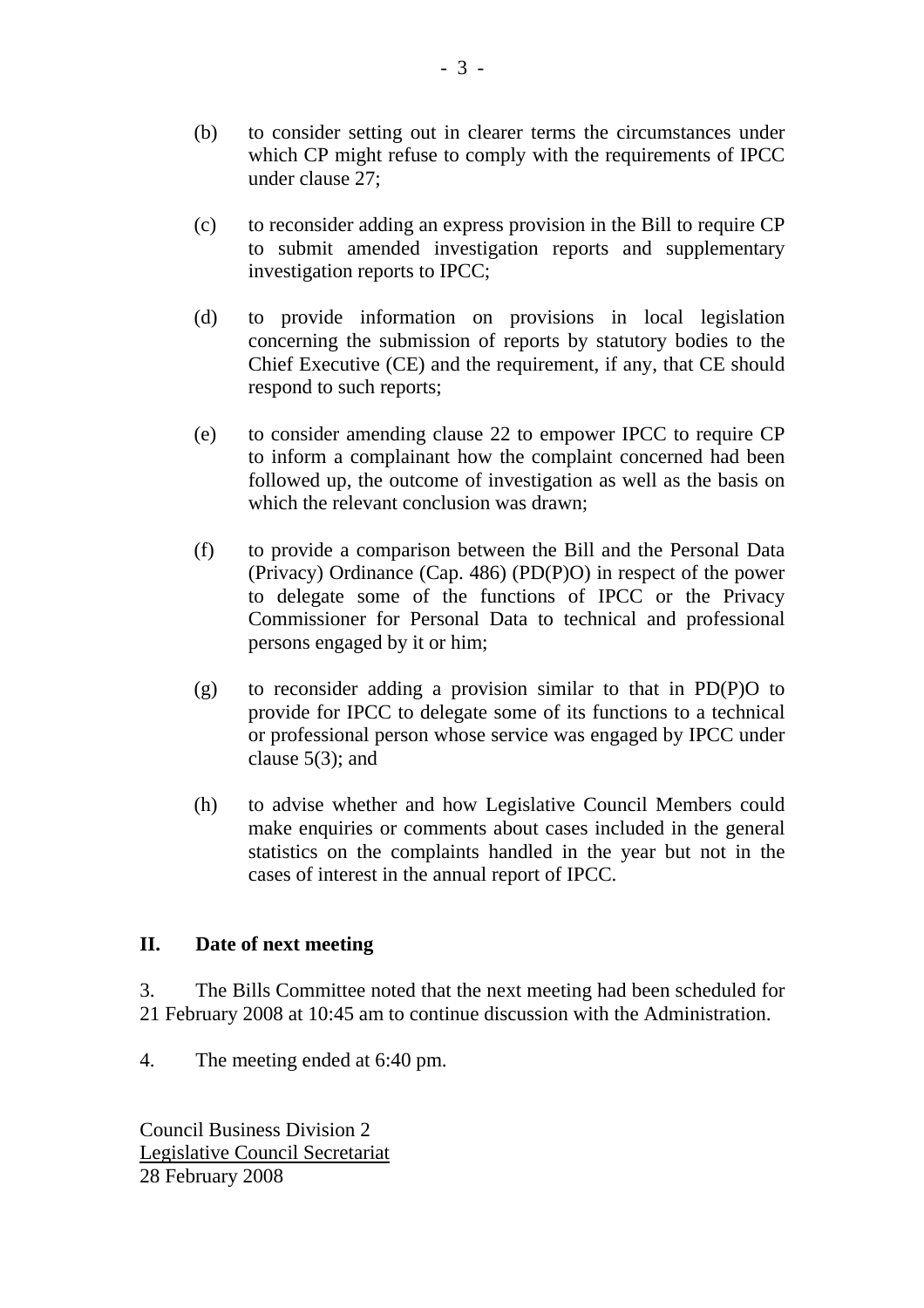# **Proceedings of meeting of the Bills Committee on Independent Police Complaints Council Bill on Tuesday, 29 January 2008, at 4:30 pm in the Chamber of the Legislative Council Building**

| <b>Time marker</b>   | <b>Speaker</b>                                             | Subject(s)                                                                                                                                                                                                                                                                                                                        | <b>Action</b><br><b>Required</b>                                                                                                                                                                                                                                                                                                                                                                                                                                                                                                                                                                                                                                       |
|----------------------|------------------------------------------------------------|-----------------------------------------------------------------------------------------------------------------------------------------------------------------------------------------------------------------------------------------------------------------------------------------------------------------------------------|------------------------------------------------------------------------------------------------------------------------------------------------------------------------------------------------------------------------------------------------------------------------------------------------------------------------------------------------------------------------------------------------------------------------------------------------------------------------------------------------------------------------------------------------------------------------------------------------------------------------------------------------------------------------|
| $000000 -$<br>000848 | Chairman                                                   | Opening remarks; relevant<br>papers                                                                                                                                                                                                                                                                                               |                                                                                                                                                                                                                                                                                                                                                                                                                                                                                                                                                                                                                                                                        |
| $000849 -$<br>002541 | Admin<br>Hon James TO<br>Hon Alan LEONG<br>Chairman        | Items 1 and 2 of part A of the<br>annex to the Administration's<br>response to issues raised by the<br><b>Independent Police Complaints</b><br>Council (IPCC) (LC Paper No.<br>$CB(2)829/07-08(01)$ ; views of<br>the Independent Police<br>Complaints Council (IPCC)<br>regarding full and unrestricted<br>access to information | <b>Admin to</b><br>reconsider IPCC's<br>views regarding full<br>and unrestricted<br>access to<br>information, or<br>otherwise to<br>consider setting out<br>in the Bill the<br>circumstances<br>under which the<br><b>Commissioner of</b><br>Police (CP) might<br>refuse IPCC's<br>request for<br>information subject<br>to legal professional<br>privilege (LPP) that<br>related to a<br>reportable<br>complaint, and/or<br>to provide for the<br><b>Secretary for</b><br><b>Security or the</b><br><b>Chief Secretary for</b><br><b>Administration to</b><br>determine whether<br><b>IPCC's request for</b><br>information subject<br>to LPP should be<br>acceded to |
| $002542 -$<br>003712 | Admin<br>Hon Alan LEONG<br>Dr Hon LUI Ming-wah<br>Chairman | Item 3 of part A of the annex to<br>LC Paper No.<br>$CB(2)829/07-08(01)$                                                                                                                                                                                                                                                          | <b>Admin to consider</b><br>setting out in<br>clearer terms the<br>circumstances<br>under which CP                                                                                                                                                                                                                                                                                                                                                                                                                                                                                                                                                                     |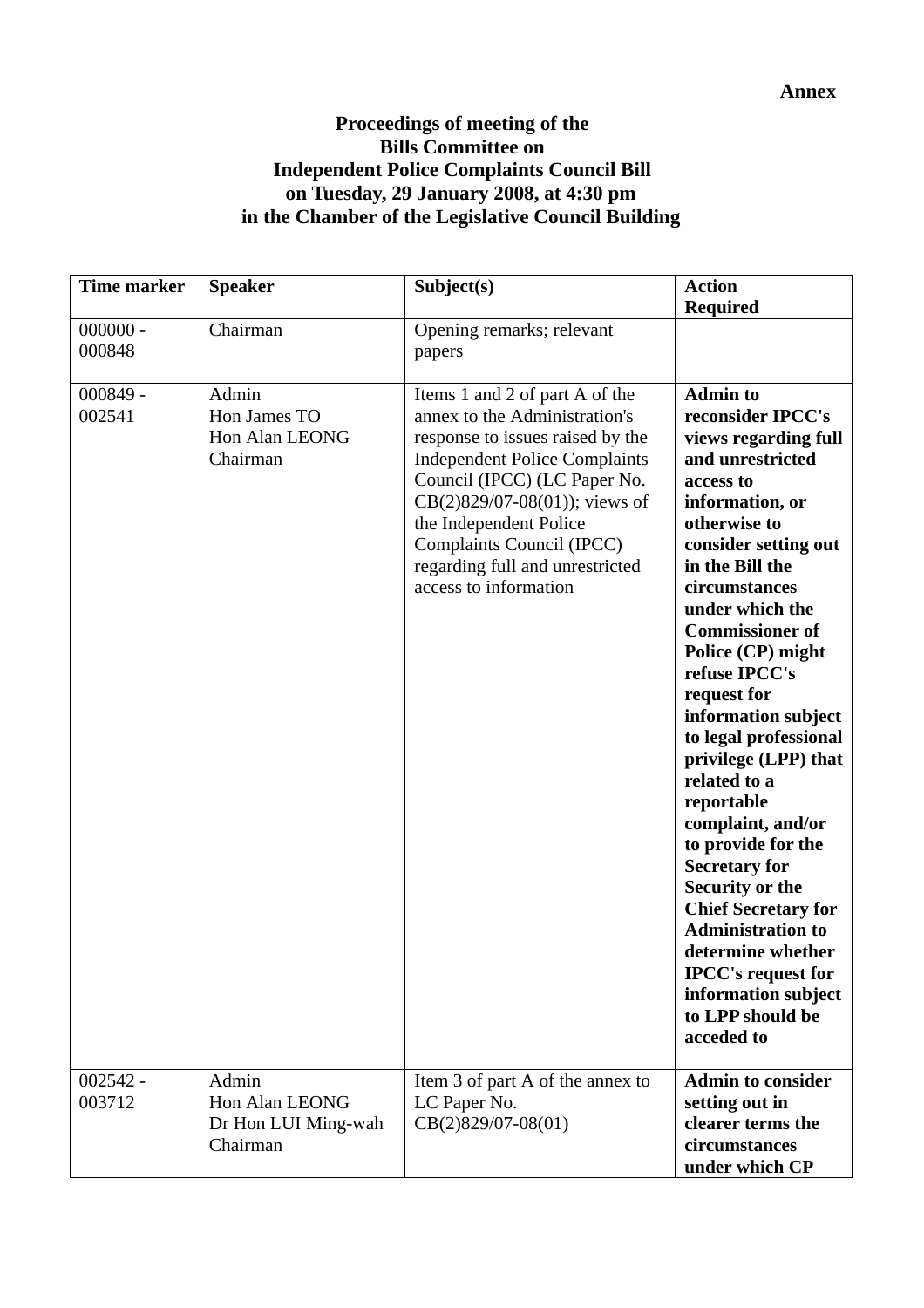| <b>Time marker</b>   | <b>Speaker</b>                               | Subject(s)                                                                                                                                                                                                                           | <b>Action</b>                                                                                                                                                                                                                                                          |
|----------------------|----------------------------------------------|--------------------------------------------------------------------------------------------------------------------------------------------------------------------------------------------------------------------------------------|------------------------------------------------------------------------------------------------------------------------------------------------------------------------------------------------------------------------------------------------------------------------|
|                      |                                              |                                                                                                                                                                                                                                      | <b>Required</b><br>might refuse to<br>comply with the<br>requirements of<br><b>IPCC</b> under clause<br>27                                                                                                                                                             |
| $003713 -$<br>003920 | Chairman<br>Admin                            | Item 4 of part A of the annex to<br>LC Paper No.<br>$CB(2)829/07-08(01)$                                                                                                                                                             |                                                                                                                                                                                                                                                                        |
| $003921 -$<br>005226 | Admin<br>Hon Alan LEONG<br>Chairman<br>SALA1 | Item 5 of part A of the annex to<br>LC Paper No.<br>CB(2)829/07-08(01); adding an<br>express provision in the Bill to<br>require CP to submit amended<br>investigation reports and<br>supplementary investigation<br>reports to IPCC | <b>Admin to</b><br>reconsider adding<br>an express<br>provision in the Bill<br>to require CP to<br>submit amended<br>investigation<br>reports and<br>supplementary<br>investigation<br>reports to IPCC                                                                 |
| $005227 -$<br>010714 | Admin<br>Chairman<br>Hon Alan LEONG          | Items 6 and 7 of part A of the<br>annex to LC Paper No.<br>$CB(2)829/07-08(01)$ ; provisions<br>in local legislation on statutory<br>bodies making reports to the<br><b>Chief Executive</b>                                          | <b>Admin to provide</b><br>information on<br>provisions in local<br>legislation<br>concerning the<br>submission of<br>reports by<br>statutory bodies to<br>the Chief Executive<br>(CE) and the<br>requirement, if any,<br>that CE should<br>respond to such<br>reports |
| $010715 -$<br>011125 | Admin<br>Hon Alan LEONG<br>Chairman          | Item 8 of part A of the annex to<br>LC Paper No.<br>$CB(2)829/07-08(01)$                                                                                                                                                             |                                                                                                                                                                                                                                                                        |
| $011126 -$<br>011333 | Admin<br>Chairman                            | Item 9 of part A of the annex to<br>LC Paper No.<br>$CB(2)829/07-08(01)$                                                                                                                                                             |                                                                                                                                                                                                                                                                        |
| $011334 -$<br>012000 | Admin<br>Chairman                            | Item 10 of part A of the annex to<br>LC Paper No.                                                                                                                                                                                    | <b>Admin to consider</b><br>amending clause 22                                                                                                                                                                                                                         |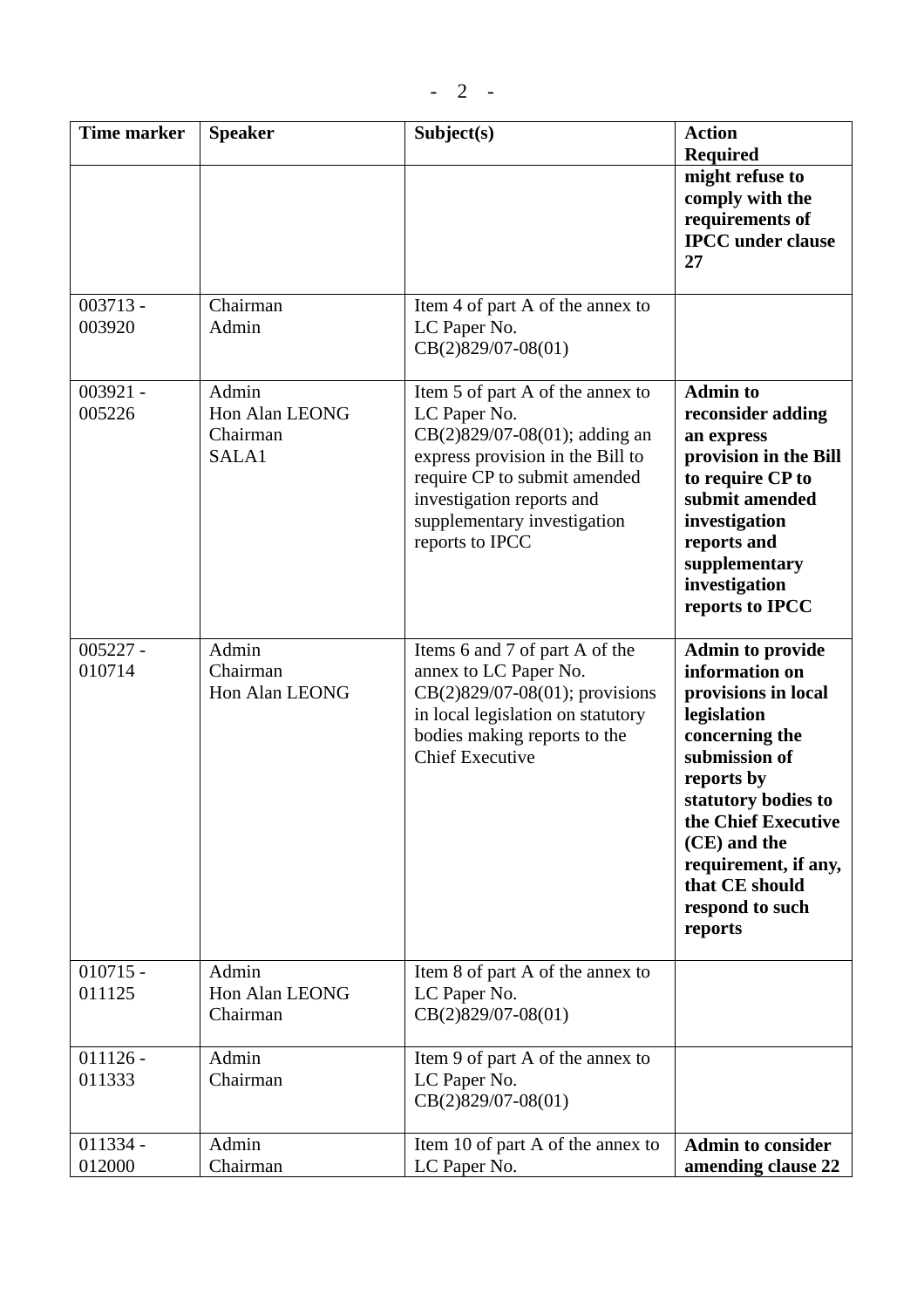| <b>Time marker</b>   | <b>Speaker</b>                               | Subject(s)                                                                                                                                                                                                                                                                                                                                                                                                                                         | <b>Action</b>                                                                                                                                                                                                                                               |
|----------------------|----------------------------------------------|----------------------------------------------------------------------------------------------------------------------------------------------------------------------------------------------------------------------------------------------------------------------------------------------------------------------------------------------------------------------------------------------------------------------------------------------------|-------------------------------------------------------------------------------------------------------------------------------------------------------------------------------------------------------------------------------------------------------------|
|                      | Hon Alan LEONG                               | $CB(2)829/07-08(01)$ ; amending<br>clause 22 to empower IPCC to<br>require CP to inform a<br>complainant how the complaint<br>concerned had been followed up,<br>the outcome of investigation as<br>well as the basis on which the<br>relevant conclusion was drawn                                                                                                                                                                                | <b>Required</b><br>to empower IPCC<br>to require CP to<br>inform a<br>complainant how<br>the complaint<br>concerned had been<br>followed up, the<br>outcome of<br>investigation as<br>well as the basis on<br>which the relevant<br>conclusion was<br>drawn |
| $012001 -$<br>012157 | Admin<br>Chairman                            | Item 11 of part A of the annex to<br>LC Paper No.<br>$CB(2)829/07-08(01)$                                                                                                                                                                                                                                                                                                                                                                          |                                                                                                                                                                                                                                                             |
| $012158 -$<br>012209 | Admin<br>Chairman                            | Item 12 of part A of the annex to<br>LC Paper No.<br>$CB(2)829/07-08(01)$                                                                                                                                                                                                                                                                                                                                                                          |                                                                                                                                                                                                                                                             |
| $012210 -$<br>012224 | Admin<br>Chairman                            | Item 13 of part A of the annex to<br>LC Paper No.<br>$CB(2)829/07-08(01)$                                                                                                                                                                                                                                                                                                                                                                          |                                                                                                                                                                                                                                                             |
| $012225 -$<br>012246 | Admin<br>Chairman                            | Item 14 of part A of the annex to<br>LC Paper No.<br>$CB(2)829/07-08(01)$                                                                                                                                                                                                                                                                                                                                                                          |                                                                                                                                                                                                                                                             |
| $012247 -$<br>012354 | Chairman<br>Admin                            | Item 1 of part B of the annex to<br>LC Paper No.<br>$CB(2)829/07-08(01)$                                                                                                                                                                                                                                                                                                                                                                           |                                                                                                                                                                                                                                                             |
| $012355 -$<br>013304 | Admin<br>Chairman<br>Hon Alan LEONG<br>SALA1 | Item 2 of part B of the annex to<br>LC Paper No.<br>CB(2)829/07-08(01); comparison<br>between the Bill and the Personal<br>Data (Privacy) Ordinance (Cap.<br>$(486) (PD(P)O)$ in respect of the<br>power to delegate some of the<br>functions of IPCC or the Privacy<br><b>Commissioner for Personal Data</b><br>to technical and professional<br>persons engaged by it or him;<br>reconsider adding a provision<br>similar to that in $PD(P)O$ to | Admin to provide a<br>comparison<br>between the Bill<br>and $PD(P)O$ in<br>respect of the<br>power to delegate<br>some of the<br>functions of IPCC<br>or the Privacy<br><b>Commissioner for</b><br><b>Personal Data to</b><br>technical and<br>professional |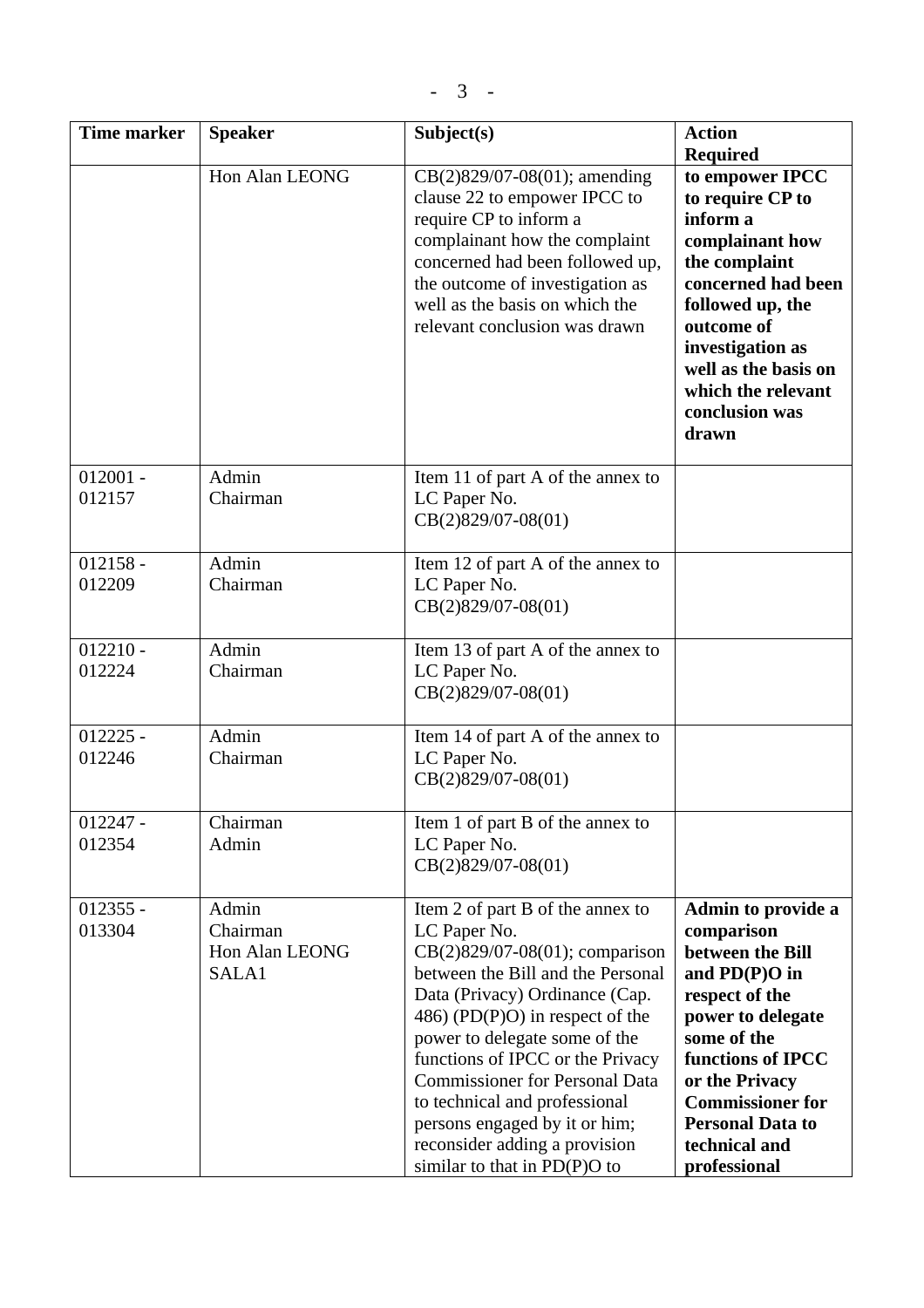| <b>Time marker</b>   | <b>Speaker</b>                        | Subject(s)                                                                                                                                                                                                                                                                                                                                                        | <b>Action</b>                                                                                                                                                                                                                                                               |
|----------------------|---------------------------------------|-------------------------------------------------------------------------------------------------------------------------------------------------------------------------------------------------------------------------------------------------------------------------------------------------------------------------------------------------------------------|-----------------------------------------------------------------------------------------------------------------------------------------------------------------------------------------------------------------------------------------------------------------------------|
|                      |                                       |                                                                                                                                                                                                                                                                                                                                                                   | <b>Required</b>                                                                                                                                                                                                                                                             |
|                      |                                       | provide for IPCC to delegate<br>some of its functions to a<br>technical or professional person<br>whose service was engaged by<br><b>IPCC</b>                                                                                                                                                                                                                     | persons engaged by<br>it or him;<br>reconsider adding a<br>provision similar to<br>that in PD(P)O to<br>provide for IPCC<br>to delegate some of<br>its functions to a<br>technical or<br>professional person<br>whose service was<br>engaged by IPCC<br>under clause $5(3)$ |
| $013305 -$<br>013333 | Chairman                              | Part C of the annex to LC Paper<br>No. CB(2)829/07-08(01)                                                                                                                                                                                                                                                                                                         |                                                                                                                                                                                                                                                                             |
| $013334 -$<br>013510 | Chairman<br>Admin                     | Item 1 of the annex to the<br>Administration's response to<br>issues raised by Zi Teng, JJJ<br><b>Association, Action for REACH</b><br>OUT, Civil Human Rights Front,<br>Hong Kong Christian Institute,<br>Hong Kong Human Rights<br>Monitor and Hong Kong Unison<br>Limited in their submissions to<br>the Bills Committee (LC Paper<br>No. $CB(2)829/07-08(02)$ |                                                                                                                                                                                                                                                                             |
| $013511 -$<br>013534 | Admin<br>Chairman                     | Item 2 of the annex to LC Paper<br>No. CB(2)829/07-08(02)                                                                                                                                                                                                                                                                                                         |                                                                                                                                                                                                                                                                             |
| $013535 -$<br>013736 | Admin<br>Chairman<br>Hon Howard YOUNG | Item 3 of the annex to LC Paper<br>No. CB(2)829/07-08(02)                                                                                                                                                                                                                                                                                                         |                                                                                                                                                                                                                                                                             |
| $013737 -$<br>014107 | Admin<br>Chairman                     | Item 4 of the annex to LC Paper<br>No. CB(2)829/07-08(02)                                                                                                                                                                                                                                                                                                         |                                                                                                                                                                                                                                                                             |
| $014108 -$<br>014234 | Chairman<br>Admin                     | Item 5 of the annex to LC Paper<br>No. CB(2)829/07-08(02)                                                                                                                                                                                                                                                                                                         |                                                                                                                                                                                                                                                                             |
| $014235 -$<br>014456 | Chairman<br>Admin                     | Item 6 of the annex to LC Paper<br>No. CB(2)829/07-08(02)                                                                                                                                                                                                                                                                                                         |                                                                                                                                                                                                                                                                             |
| $014457 -$<br>014749 | Admin<br>Chairman                     | Item 7 of the annex to LC Paper<br>No. CB(2)829/07-08(02)                                                                                                                                                                                                                                                                                                         |                                                                                                                                                                                                                                                                             |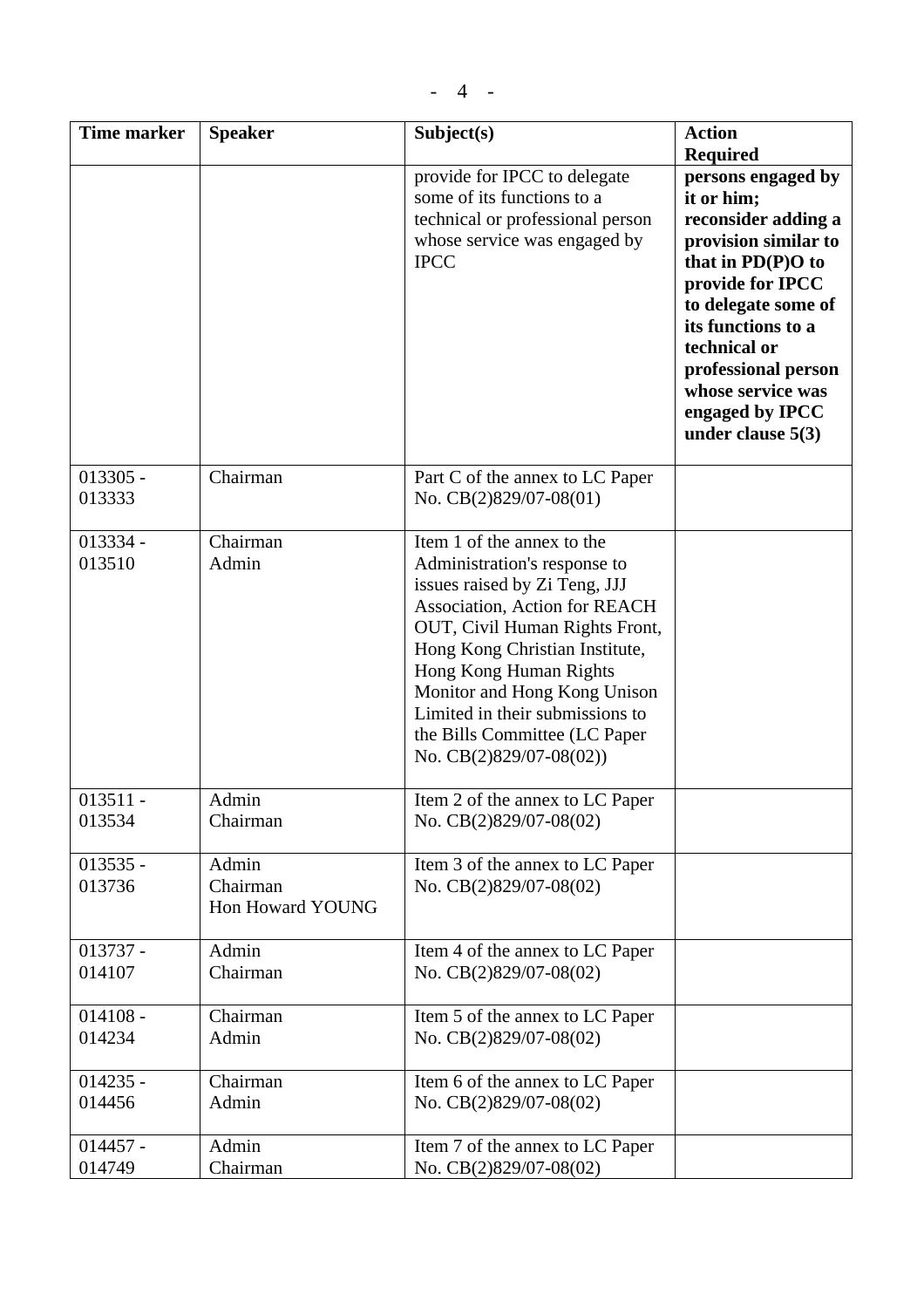| <b>Time marker</b>   | <b>Speaker</b>    | Subject(s)                                                                                                                                                                                                                                                                                                          | <b>Action</b><br><b>Required</b>                                                                                                                                                                                                                                                                                      |
|----------------------|-------------------|---------------------------------------------------------------------------------------------------------------------------------------------------------------------------------------------------------------------------------------------------------------------------------------------------------------------|-----------------------------------------------------------------------------------------------------------------------------------------------------------------------------------------------------------------------------------------------------------------------------------------------------------------------|
| $014750 -$           | Admin             | Item 8 of the annex to LC Paper                                                                                                                                                                                                                                                                                     |                                                                                                                                                                                                                                                                                                                       |
| 014809               | Chairman          | No. CB(2)829/07-08(02)                                                                                                                                                                                                                                                                                              |                                                                                                                                                                                                                                                                                                                       |
| $014810 -$           | Admin             | Item 9 of the annex to LC Paper                                                                                                                                                                                                                                                                                     |                                                                                                                                                                                                                                                                                                                       |
| 014902               | Chairman          | No. CB(2)829/07-08(02)                                                                                                                                                                                                                                                                                              |                                                                                                                                                                                                                                                                                                                       |
| $014903 -$           | Chairman          | Item 10 of the annex to LC Paper                                                                                                                                                                                                                                                                                    |                                                                                                                                                                                                                                                                                                                       |
| 014920               | Admin             | No. CB(2)829/07-08(02)                                                                                                                                                                                                                                                                                              |                                                                                                                                                                                                                                                                                                                       |
| $014921 -$<br>015343 | Admin<br>Chairman | Item 11 of the annex to LC Paper<br>No. CB(2)829/07-08(02);<br>whether and how Legislative<br>Council Members could make<br>enquiries or comments about<br>cases included in the general<br>statistics on the complaints<br>handled in the year but not in the<br>cases of interest in the annual<br>report of IPCC | <b>Admin to advise</b><br>whether and how<br><b>Legislative Council</b><br><b>Members could</b><br>make enquiries or<br>comments about<br>cases included in<br>the general<br>statistics on the<br>complaints handled<br>in the year but not<br>in the cases of<br>interest in the<br>annual report of<br><b>IPCC</b> |
| $015344 -$<br>015424 | Chairman<br>Admin | Item 12 of the annex to LC Paper<br>No. CB(2)829/07-08(02)                                                                                                                                                                                                                                                          |                                                                                                                                                                                                                                                                                                                       |
| $015425 -$<br>015652 | Chairman<br>Admin | Item 13 of the annex to LC Paper<br>No. CB(2)829/07-08(02)                                                                                                                                                                                                                                                          |                                                                                                                                                                                                                                                                                                                       |
| $015653 -$<br>020008 | Chairman<br>Admin | Item 14 of the annex to LC Paper<br>No. CB(2)829/07-08(02)                                                                                                                                                                                                                                                          |                                                                                                                                                                                                                                                                                                                       |
| $020009 -$<br>020104 | Chairman<br>Admin | Item 15 of the annex to LC Paper<br>No. CB(2)829/07-08(02)                                                                                                                                                                                                                                                          |                                                                                                                                                                                                                                                                                                                       |
| $020105 -$<br>020328 | Admin             | Item 16 of the annex to LC Paper<br>No. CB(2)829/07-08(02)                                                                                                                                                                                                                                                          |                                                                                                                                                                                                                                                                                                                       |
| $020329 -$<br>020508 | Admin<br>Chairman | Item 17 of the annex to LC Paper<br>No. CB(2)829/07-08(02)                                                                                                                                                                                                                                                          |                                                                                                                                                                                                                                                                                                                       |
| $020509 -$<br>020616 | Admin<br>Chairman | Item 18 of the annex to LC Paper<br>No. CB(2)829/07-08(02)                                                                                                                                                                                                                                                          |                                                                                                                                                                                                                                                                                                                       |